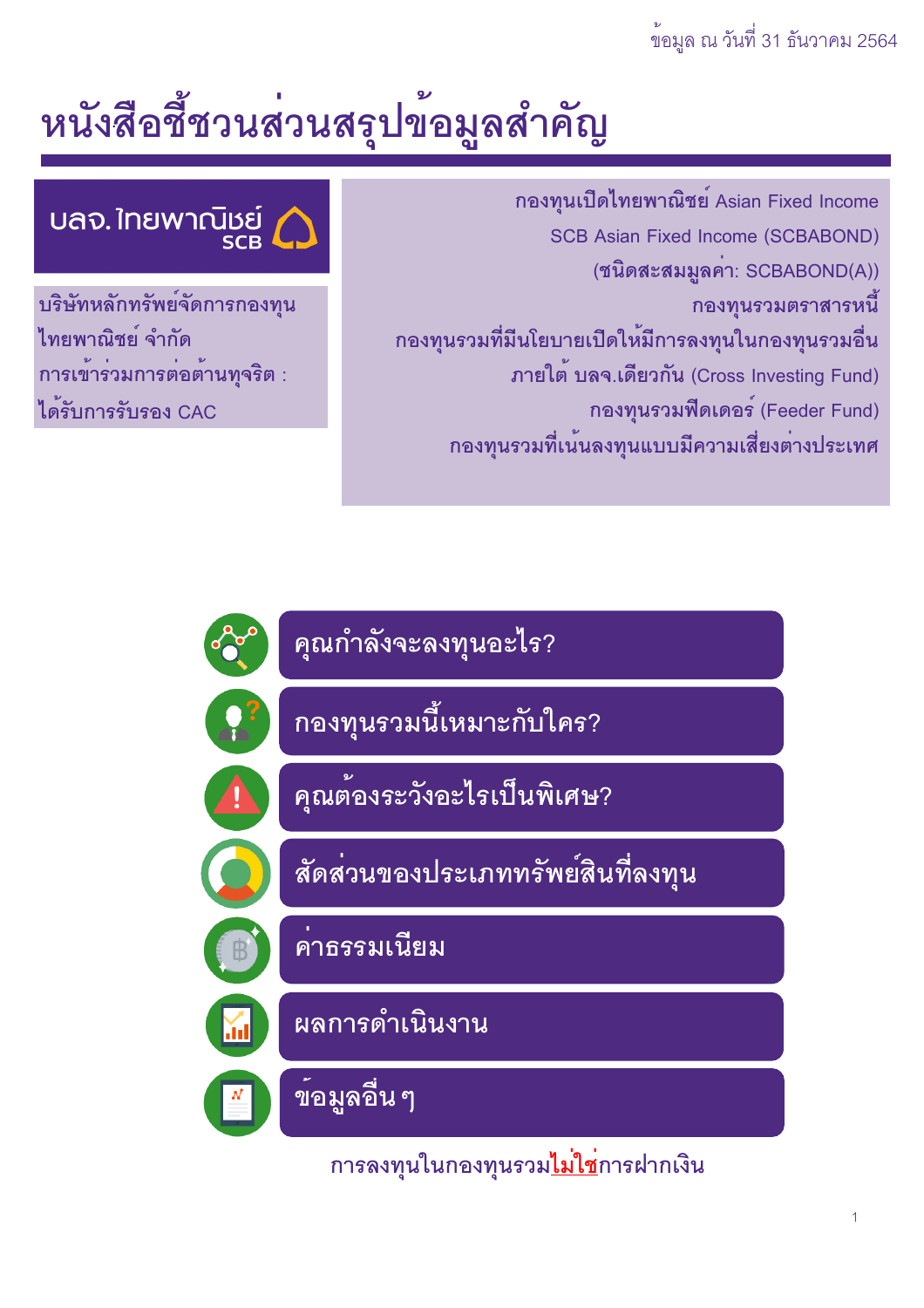

## คุณกำลังจะลงทุนอะไร?

ิ กองทุนมีนโยบายเน<sup>้</sup>นลงทุนในหน<sup>่</sup>วยลงทุนของกองทุนรวมต่างประเทศเพียงกองทุนเดียว (Feeder Fund) ได้แก<sup>่</sup> กองทุน DWS Invest Asian Bonds (กองทุนหลัก) ชนิดหน<sup>่</sup>วยลงทุน (share class) USD FC50 สกุลเงินดอลลาร<sup>์</sup>สหรัฐ (USD) กองทุนหลักบริหารโดย DWS Investment S.A. จดทะเบียนภายใต<sup>้</sup>กฎหมายของประเทศลักเซมเบิร์ก และอยู่ภายใต<sup>้</sup> SICAV ซึ่งเป็นไปตามหลักเกณฑ์ของ UCITS

ึกองทุนหลักมีวัตถุประสงค์ คือ สร้างผลตอบแทนของกองทุนสูงกว่าคาเฉลี่ยโดยอาจลงทุนในตราสารที่มีการจายดอกเบี้ยและหุ้นกู้แปลง สภาพที่ออกโดย

- รัฐบาลของประเทศในภูมิภาคเอเชีย
- หน่วยงานราชการของประเทศในภูมิภาคเอเชีย
- หลักทรัพย์ที่ออกภายใต<sup>้</sup>กฎหมายของประเทศในภูมิภาคเอเชีย
- บริษัทที่จดทะเบียนในหรือดำเนินธุรกิจหลักในภูมิภาคเอเชีย

- สถาบันระดับชาติ เช่น ธนาคารโลก (IBRD) ธนาคารเพื่อการลงทุนแห่งยุโรป (EIB) และ ธนาคารยุโรปเพื่อการบูรณะและพัฒนา (EBRD) ในสกุลเงินเอเชีย

- ไม่ใช่บริษัทในทวีปเอเชีย ที่ออกในสกุลเงินเอเชีย

หลักทรัพย์ตามข้างตนอยู่ในสกุลเงินดอลลาร์สหรัฐ (USD) สกุลเงินในกลุ่ม Group of Seven (G7) และสกุลเงินต<sup>่</sup>าง ๆ ในภูมิภาคเอเชีย ที่มี ้อันดับความน่าเชื่อถือ Aaa ถึง B3 (Moody's) และ AAA ถึง B- (Standard & Poor's) หรือเทียบเท่า

ิกองทุนมี net exposure ในหน<sup>่</sup>วยลงทุนของกองทุนรวมต่างประเทศดังกล<sup>่</sup>าวโดยเฉลี่ยในรอบปีบัญชีไม่น้อยกว่าร้อยละ 80 ของมูลค่า ิ ทรัพย์สินสุทธิของกองทุน และมีการลงทุนที่ส่งผลให้มี net exposure ที่เกี่ยวข้องกับความเสี่ยงต่างประเทศโดยเฉลี่ยในรอบปีบัญชีไม่น้อย ้กว่าร้อยละ 80 ของมูลค่าทรัพย์สินสุทธิของกองทุน

ิกองทุนอาจลงทุนในสัญญาซื้อขายลวงหน้า (Derivatives) เพื่อเพิ่มประสิทธิภาพการบริหารการลงทุน (Efficient portfolio management) และ/หรือการบริหารความเสี่ยง โดยจะป้องกันความเสี่ยงจากอัตราแลกเปลี่ยน (Hedging) ตามความเหมาะสมสำหรับสภาวการณ์ในแต่ละ ขณะ ซึ่งขึ้นอยู่กับดุลยพินิจของผู้จัดการกองทุน

ินอกจากนี้ กองทุนอาจลงทุนหรือมีไว้ซึ่งตราสารที่มีสัญญาซื้อขายลวงหนาแฝง (Structured Note) และตราสารหนี้ที่มีอันดับความน่าเชื่อถือ ้ ต่ำกว่าที่สามารถลงทุนได้ (Non-investment grade) และตราสารหนี้ที่ไม่ได้รับการจัดอันดับความนาเชื่อถือ (Unrated) รวมถึงอาจทำ ธุรกรรมการให**้ยืมหลักทรัพย**์ หรือธุรกรรมการซื้อโดยมีสัญญาขายคืน (Reverse Repo)

้ กองทุนอาจลงทุนในหน่วยลงทุนของกองทุนรวม ซึ่งอยู่ภายใต้การจัดการของบริษัทจัดการในสัดส่วนไม่เกินร้อยละ 20 ของมูลค่าทรัพย์สิน สุทธิของกองทุน

้บริษัทจัดการขอสงวนสิทธิเปลี่ยนแปลงประเภทและลักษณะพิเศษของกองทุนรวมในอนาคตเป็นกองทุนรวมหน<sup>่</sup>วยลงทุน (Fund of Funds) หรือกองทุนรวมที่มีการลงทุนโดยตรงในตราสาร และ/หรือหลักทรัพย์ต่างประเทศ หรือสามารถกลับมาเป็นกองทุนรวมพีดเดอร์ (Feeder Fund) ได้ โดยไม่ทำให้ระดับความเสี่ยงของการลงทุน (risk spectrum) เพิ่มขึ้น ทั้งนี้ ให้เป็นไปตามดุลยพินิจของผู้จัดการกองทุนซึ่งขึ้นอยู่กับ ิสถานการณ์ตลาด โดยเป็นไปเพื่อประโยชน์สูงสุดของผู้ถือหน่วยลงทุน

้ คุณสามารถศึกษาข้อมูลกองทุนหลักได<sup>้</sup>จาก www.dws.ch

ิ กองทุนมีกลยุทธ์การลงทุน กองทุนเปิดไทยพาณิชย์ Asian Fixed Income มุ่งหวังให้ผลประกอบการเคลื่อนไหวตามกองทุนหลัก ้ ส่วนกองทุน DWS Invest Asian Bonds (กองทุนหลัก) มุ่งหวังให้ผลประกอบการสูงกว<sup>่</sup>าดัชนีชี้วัด (Active Management)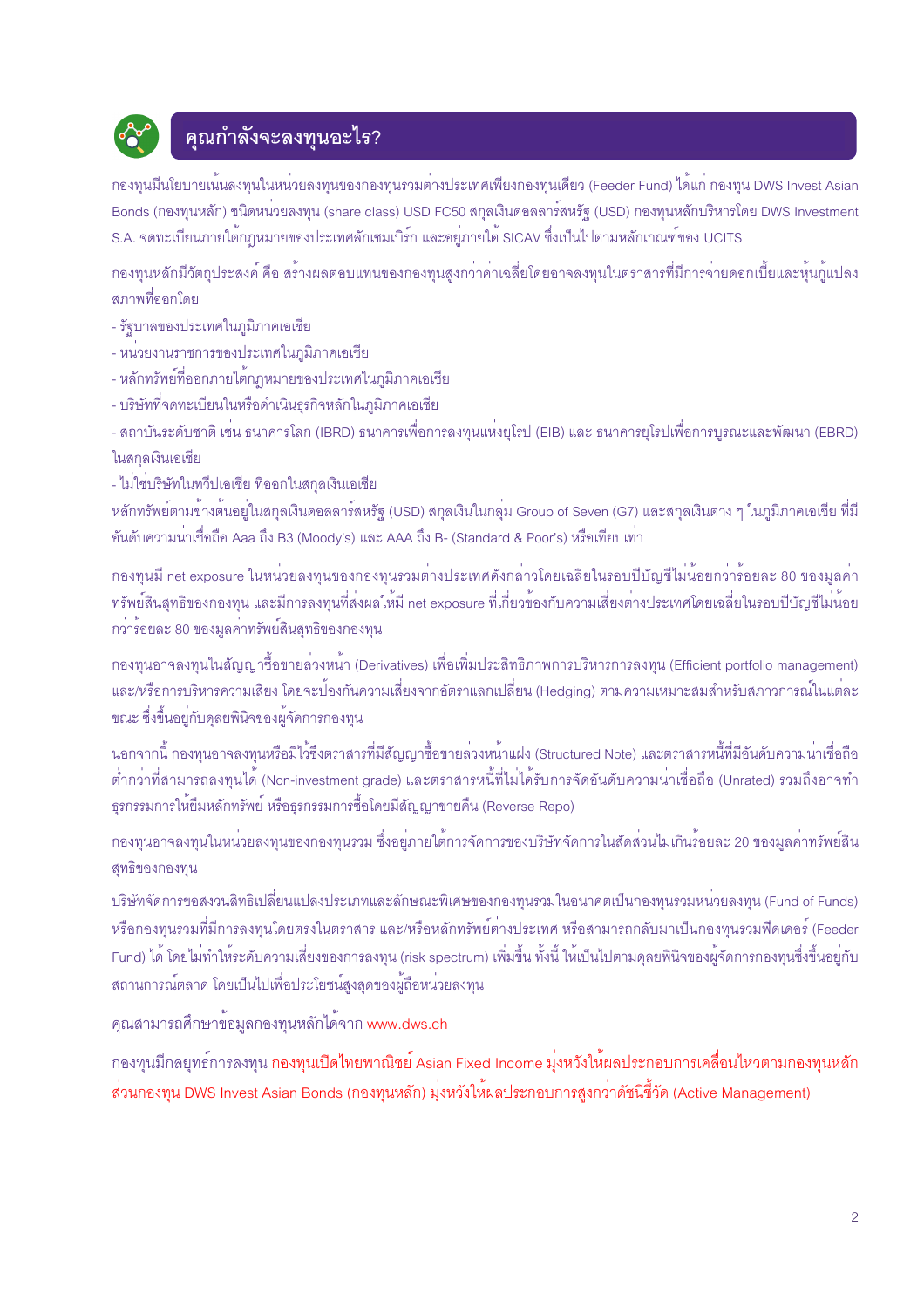

## <u>กองทุนรวมนี้เหมาะกับใคร?</u>

- ผู้ลงทุนที่คาดหวังผลตอบแทนที่สูงกว<sup>่</sup>าเงินฝาก และยอมรับผลตอบแทนที่อาจต่ำกว่าหุ้นได<sup>้</sup>
- ผู้ลงทุนที่ต้องการสภาพคล<sup>่</sup>องในการซื้อขายไถ<sup>่</sup>ถอนหน<sup>่</sup>วยลงทุนได<sup>้</sup>ทุกวันทำการ โดยจะได<sup>้</sup>รับเงินคืนภายในวันที่ T+5
- กองทุนรวมมีการแบ่งชนิดหน่วยลงทุนเป็น 6 ชนิด ได้แก่ ชนิดสะสมมูลค่า ชนิดรับซื้อคืนอัตโนมัติ ชนิดจ่ายเงินปันผล ชนิด ้ผู้ลงทุนกลุ่ม/บุคคล ชนิดช่องทางอิเล็กทรอนิกส์ ชนิดเพื่อการออม บัจจุบันเปิดให้บริการชนิดสะสมมูลค่า

## <u>กองทุนรวมนี้ไม่เหมาะกับใคร</u>

- ผู้ลงทุนที่เน<sup>็</sup>นการได<sup>้</sup>รับผลตอบแทนในจำนวนเงินที่แน<sup>่</sup>นอน หรือรักษาเงินต<sup>้</sup>นให้อยู่ครบ
- ผู้ลงทุนที่ต้องการลงทุนเฉพาะในตราสารหนี้ที่มีคุณภาพดีสภาพคล่องสูง และมีความเสี่ยงจากความผันผวนของราคาต่ำ เนื่องจากกองทุนรวมนี้ไม่ถูกจำกัดโดยกฎเกณฑ์ให้ต้องลงทุนในทรัพย์สินดังกล**่าวเช**่นเดียวกับกองทุนรวมตลาดเงิน

# 322 ทำอย่างไรหากยังไม่เข้าใจนโยบาย และความเสี่ยงของกองทุนนี้

- อ่านหนังสือชี้ชวนฉบับเต็ม หรือสอบถามผู้สนับสนุนการขายและบริษัทจัดการ
- อย่าลงทุนหากไม่เข้าใจลักษณะและความเสี่ยงของกองทุนรวมนี้ดีพอ



## คุณต้องระวังอะไรเป็นพิเศษ?

#### คำเตือนที่สำคัญ

- กองทุนอาจลงทุนในสัญญาซื้อขายล<sup>่</sup>วงหน้าเพื่อเพิ่มประสิทธิภาพในการบริหารการลงทุน (Efficient Portfolio Management (EPM)) และอาจลงทุนในตราสารที่มีสัญญาซื้อขายล<sup>่</sup>วงหน<sup>้</sup>าแฝง (Structured Note) กองทุนจึงมีความเสี่ยงมากกว<sup>่</sup>ากองทุนที่ ้ ลงทุนในหลักทรัพย์อ้างอิงโดยตรง เนื่องจากใช้เงินลงทุนในจำนวนที่น้อยกว<sup>่</sup>าจึงมีกำไร/ขาดทุนสูงกว<sup>่</sup>าการลงทุนในหลักทรัพย<sup>์</sup> ค้างคิงโดยตรง

- กองทุนอาจลงทุนในตราสารหนี้ที่มีอันดับความน<sup>่</sup>าเชื่อถือต่ำกว<sup>่</sup>าที่สามารถลงทุนได<sup>้</sup> (Non-investment grade) และตราสารหนี้ที่ ไม่ได้รับการจัดอันดับความน่าเชื่อถือ (Unrated Securities) ดังนั้น ผู้ลงทุนอาจมีความเสี่ยงจากการผิดนัดชำระหนี้ของผู้ออกตรา สาร ซึ่งส่งผลให้ผู้ลงทุนขาดทุนจากการลงทุนบางส่วนหรือทั้งจำนวนได้

- กองทุนระดมทุนจากนักลงทุนในรูปสกุลเงินบาทและนำเงินไปลงทุนในหน<sup>่</sup>วยลงทุนของกองทุนหลักเป็นสกุลเงิน USD ซึ่งกองทุน SCBABOND อาจลงทุนในสัญญาซื้อขายลวงหน้าเพื่อป้องกันความเสี่ยงจากอัตราแลกเปลี่ยน ตามความเหมาะสมสำหรับ ิสภาวการณ์ในแต่ละขณะ ซึ่งขึ้นอยู่กับดุลยพินิจของผู้จัดการกองทุน เนื่องจากกองทุนไม่ได้ปองกันความเสี่ยงอัตราแลกเปลี่ยนทั้ง ้จำนวน ผู้ลงทุนอาจจะขาดทุนหรือได้รับกำไรจากอัตราแลกเปลี่ยน/หรือได้รับเงินคืนต่ำกว่าเงินลงทุนเริ่มแรก

- กองทุนหลักขอสงวนสิทธิสำหรับคำสั่งไถ<sup>่</sup>ถอนหน<sup>่</sup>วยลงทุน หากคำขอดังกล**่าวมีมูลค**่าเกินกว่าร<sup>ั</sup>อยละ 10 ของมูลค่าทรัพย<sup>์</sup>สินสุทธิ ้ของกองทุนหลัก โดยการจัดสรรการไถ่ถอนจะพิจารณาจากลำดับวันที่ส่งคำสั่งขายคืนหรือคำสั่งสับเปลี่ยนหน่วยลงทุน ผู้จัดการ ้ กองทุนอาจพิจารณารับคำสั่งไถ่ถอนหน่วยลงทุนบางส่วนตามลำดับของคำสั่งไถ่ถอนที่ได้รับเพื่อไม่ให้เกินร้อยละ 10 ของมูลค่า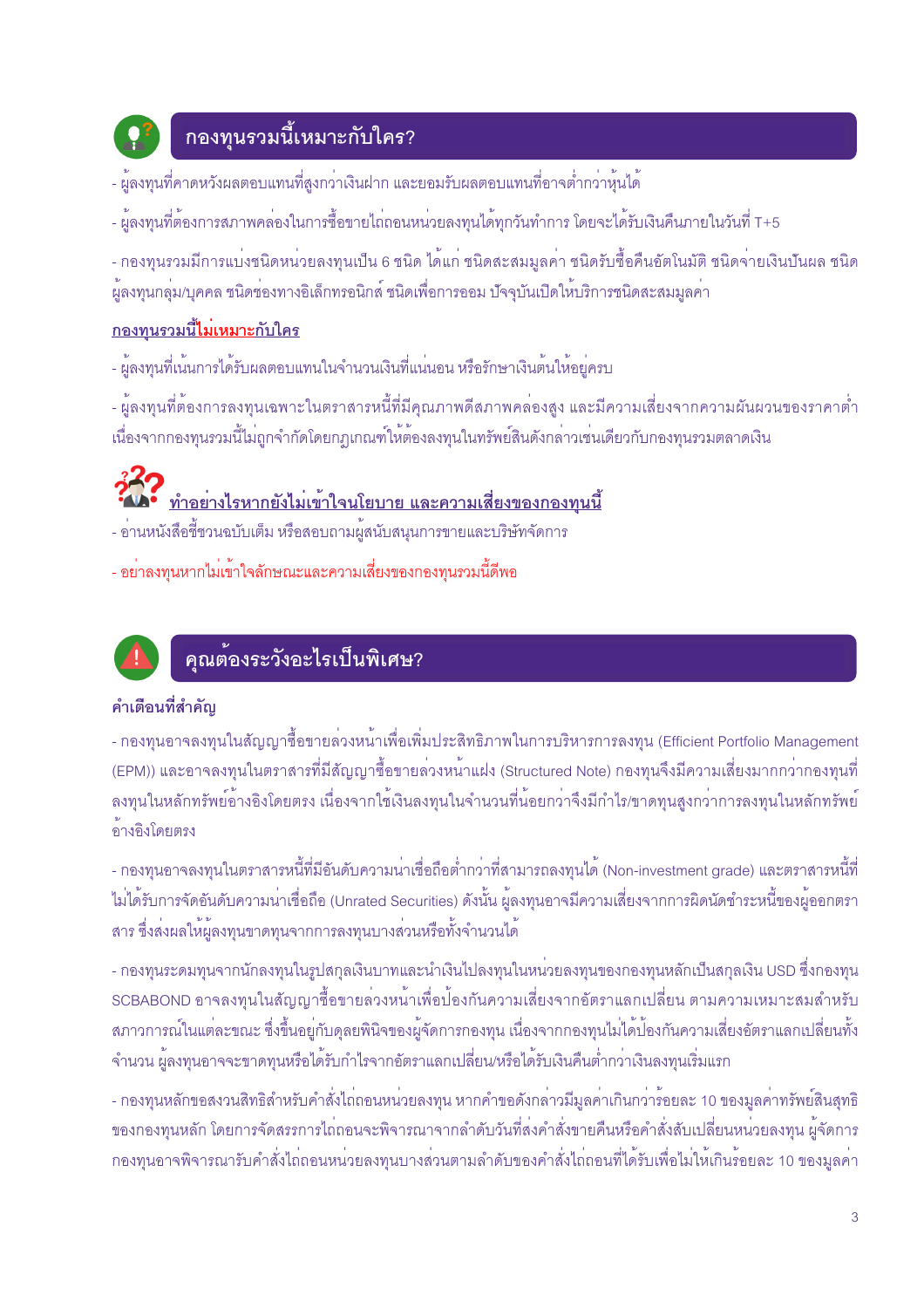หน่วยลงทุน สำหรับคำสั่งไถ่ถอนส่วนที่เหลือจะทำรายการในวันทำการถัดไปตามลำดับ จึงมีโอกาสที่ผู้ลงทุนจะไม่ได้รับเงินค่าขาย คืนหรือสับเปลี่ยนหน<sup>่</sup>วยลงทุนภายในระยะเวลาที่กำหนดไว<sup>้</sup>

#### แผนภาพแสดงตำแหน่งความเสี่ยงของกองทุนรวม เสียงปานกลาง คอนข้างสง เสียงปานกลาง ค่อนข้างต่ำ เสียงสง  $\overline{5}$  $\epsilon$ 3  $\overline{2}$ <sub>ิ</sub> ความเสี่ยงต่ำ  $\overline{8}$ ้เสียงสูงมาก สง ู้ต่ำ โอกาสขาดทนเงินต้น

<u>ูหมายเหต</u>: กองทุนเป็นกองทุนรวมตราสารหนี้ แต่ ณ 31 พ.ค. 64 กองทุนหลักมีการลงทุนในตราสารที่มีอันดับความน<sup>่</sup>าเชื่อถือต่ำกว<sup>่</sup>าที่ ี สามารถลงทุนได<sup>้</sup> 37.10% ของ NAV ความเสี่ยงของกองทุนจึงเป็นระดับ 5

### บ้าจัยความเสี่ยงที่สำคัญ

## ิ ความเสี่ยงจากการผิดนัดชำระหนี้ของผ<sup>้</sup>ออกตราสาร (Credit Risk)

|     |  |  | ้อันดับความน <sup>่</sup> าเชื่อถือส <sup>่</sup> วนใหญ <sup>่</sup> ของกองทุนรวมตาม International credit rating scale |  |  |
|-----|--|--|------------------------------------------------------------------------------------------------------------------------|--|--|
|     |  |  |                                                                                                                        |  |  |
|     |  |  |                                                                                                                        |  |  |
|     |  |  |                                                                                                                        |  |  |
| ิตา |  |  |                                                                                                                        |  |  |
|     |  |  |                                                                                                                        |  |  |

| $\overline{ }$ | v<br>. . | ___ | ,<br>____ |  |
|----------------|----------|-----|-----------|--|
|                |          |     | . .       |  |

ิ หมายเหตุ: แรเงากรณีที่กองทุนรวมลงทุนในอันดับความน<sup>่</sup>าเชื่อถือ (Credit Rating) นั้นเกินกว<sup>่</sup>า 20% ของ NAV

#### ิ ความเสี่ยงจากความผันผวนของมูลคาหน่วยลงทุน (Market Risk)

## อายุเฉลี่ยของทรัพย์สินที่ลงทุน

ക്

| <b>VII</b>      |                              |          | . . |
|-----------------|------------------------------|----------|-----|
| ์ ตำกวา 3 เด๋อน | ่ 3 เดือน ถึง <sup>4</sup> 1 | U 6N 3 U |     |

ความผันผวนของผลการดำเนินงาน (Standard Deviation: SD)

้ต่ำ

| $-5\%$ | 10%<br>$5\%$ - | $10\% - 15\%$ | 15% - 25% | 25% |
|--------|----------------|---------------|-----------|-----|
|        |                |               |           |     |

ิ หมายเหตุ: พิจารณาจากค<sup>่</sup>าความผันผวนของผลการดำเนินงานกองทุนรวม (SD) ต<sup>่</sup>อปีจากการคำนวณย<sup>้</sup>อนหลัง 5 ปี

## ิ ความเสี่ยงจากการลงทุนกระจุกตัวในผู้ออกตราสารรายใดรายหนึ่ง (High Issuer Concentration Risk)

#### การลงทุนกระจุกตัวในผู้ออกตราสารรวม

้ต่ำ

|  | 10% | 20%<br>$\bigcap_{\alpha} O_{\alpha}$ | $20\% - 50\%$ | $50\% - 80\%$ | 80% |
|--|-----|--------------------------------------|---------------|---------------|-----|
|--|-----|--------------------------------------|---------------|---------------|-----|

ิ หมายเหตุ: พิจารณาจากการลงทุนกระจุกตัวในตราสารของผู้ออกตราสารรายใดรายหนึ่งมากกว่า 10% ของ NAV รวมกัน

สูง

 $\alpha$ 

สง

สง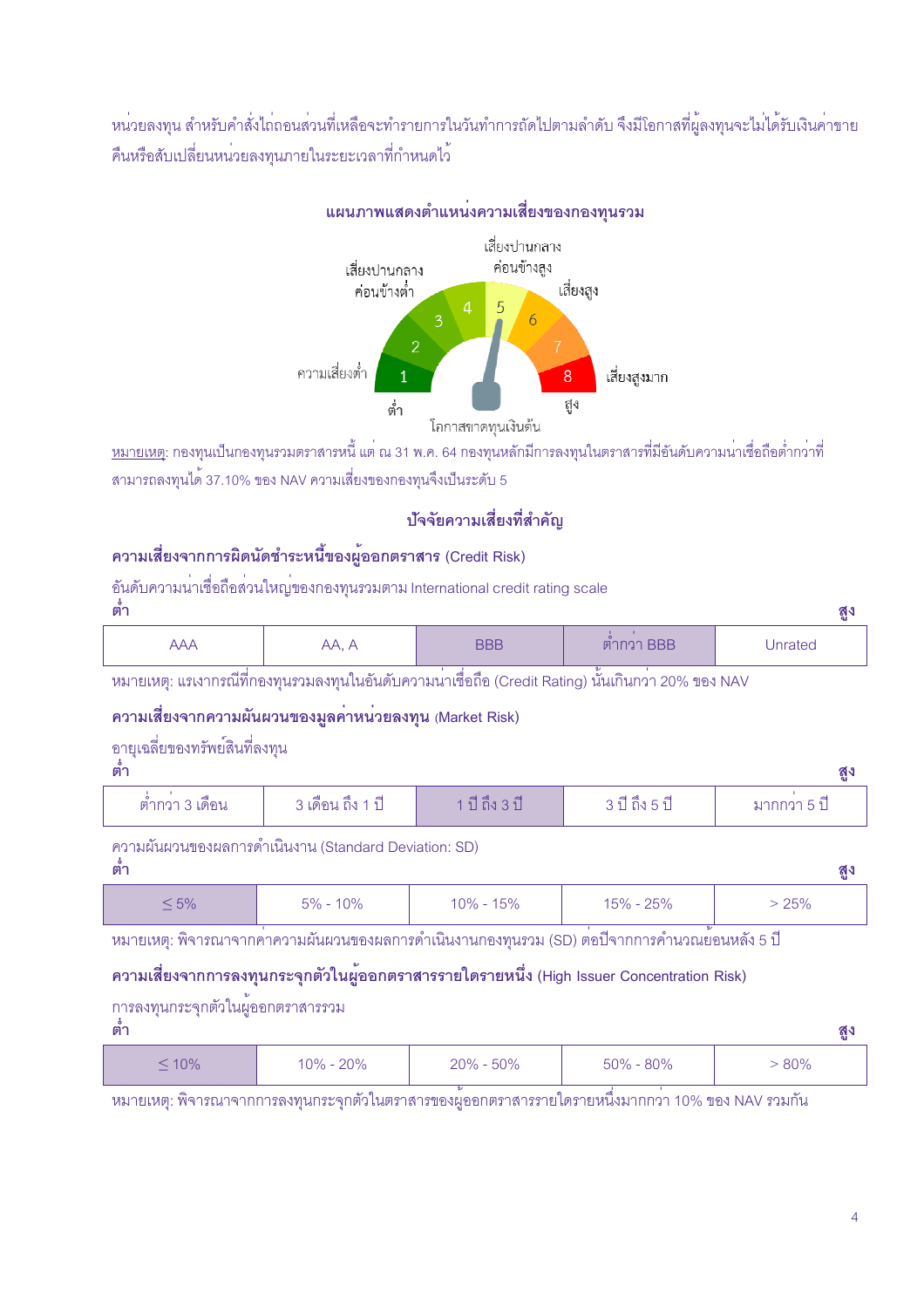## ิ ความเสี่ยงจากการลงทุนกระจุกตัวในหมวดอุตสาหกรรมใดอุตสาหกรรมหนึ่ง (High Sector Concentration Risk)

| าการลงทุนกระจุกตัวในหมวดอุตสาหกรรม<br>์ ต่ำ               |                                                                                                                      |               | ଶ୍ମୁ     |  |  |  |
|-----------------------------------------------------------|----------------------------------------------------------------------------------------------------------------------|---------------|----------|--|--|--|
| $\leq 20\%$                                               | $20\% - 50\%$                                                                                                        | $50\% - 80\%$ | $> 80\%$ |  |  |  |
|                                                           | หมายเหตุ: พิจารณาจากการลงทุนกระจุกตัวในหมวดอุตสาหกรรมใดอุตสาหกรรมหนึ่งมากกวา 20% ของ NAV รวมกัน                      |               |          |  |  |  |
|                                                           | ี ความเสี่ยงจากการลงทุนกระจุกตัวในประเทศใดประเทศหนึ่ง (High Country Concentration Risk)                              |               |          |  |  |  |
| การลงทุนกระจุกตัวรายประเทศรวม<br>ต้า                      |                                                                                                                      |               | ଶ୍ମୁ     |  |  |  |
| $20\% - 50\%$<br>$50\% - 80\%$<br>$\leq 20\%$<br>$> 80\%$ |                                                                                                                      |               |          |  |  |  |
|                                                           | หมายเหตุ: กองทุนรวมมีการลงทุนกระจุกตัวในประเทศญี่ปุ่น และประเทศอินเดีย                                               |               |          |  |  |  |
|                                                           | ี พิจารณาจากการลงทุนกระจุกตัวในประเทศใดประเทศหนึ่งมากกว <sup>่</sup> า 20% ของ NAV รวมกัน (ไม <b>่</b> รวมประเทศไทย) |               |          |  |  |  |

้ ความเสี่ยงจากการเปลี่ยนแปลงของอัตราแลกเปลี่ยน (Exchange Rate Risk)

| การปองกันความเสียง fx |  |
|-----------------------|--|

| ۰,            |  |
|---------------|--|
| $\mathcal{L}$ |  |

| $\sim$<br>เก่อบทั้งหมด<br>90.9989<br><u>ا الإالا</u> ل∧ن | 1.9Q091<br><b>NET 9 19</b> | $\bigcap$<br><u>ାଆୋର । ଓ</u> | $^{\circ}$<br>. .<br>'องกน |
|----------------------------------------------------------|----------------------------|------------------------------|----------------------------|

์<br>"หมายเหตุ: กองทุนรวมมีการป้องกันความเสี่ยงจากการเปลี่ยนแปลงของอัตราแลกเปลี่ยนคิดเป็น 97.58% ของเงินลงทุนใน ์<br>ต่างประเทศ

\*คุณสามารถดูข้อมูลเพิ่มเติมได<sup>้</sup>ที่ www.scbam.com

สง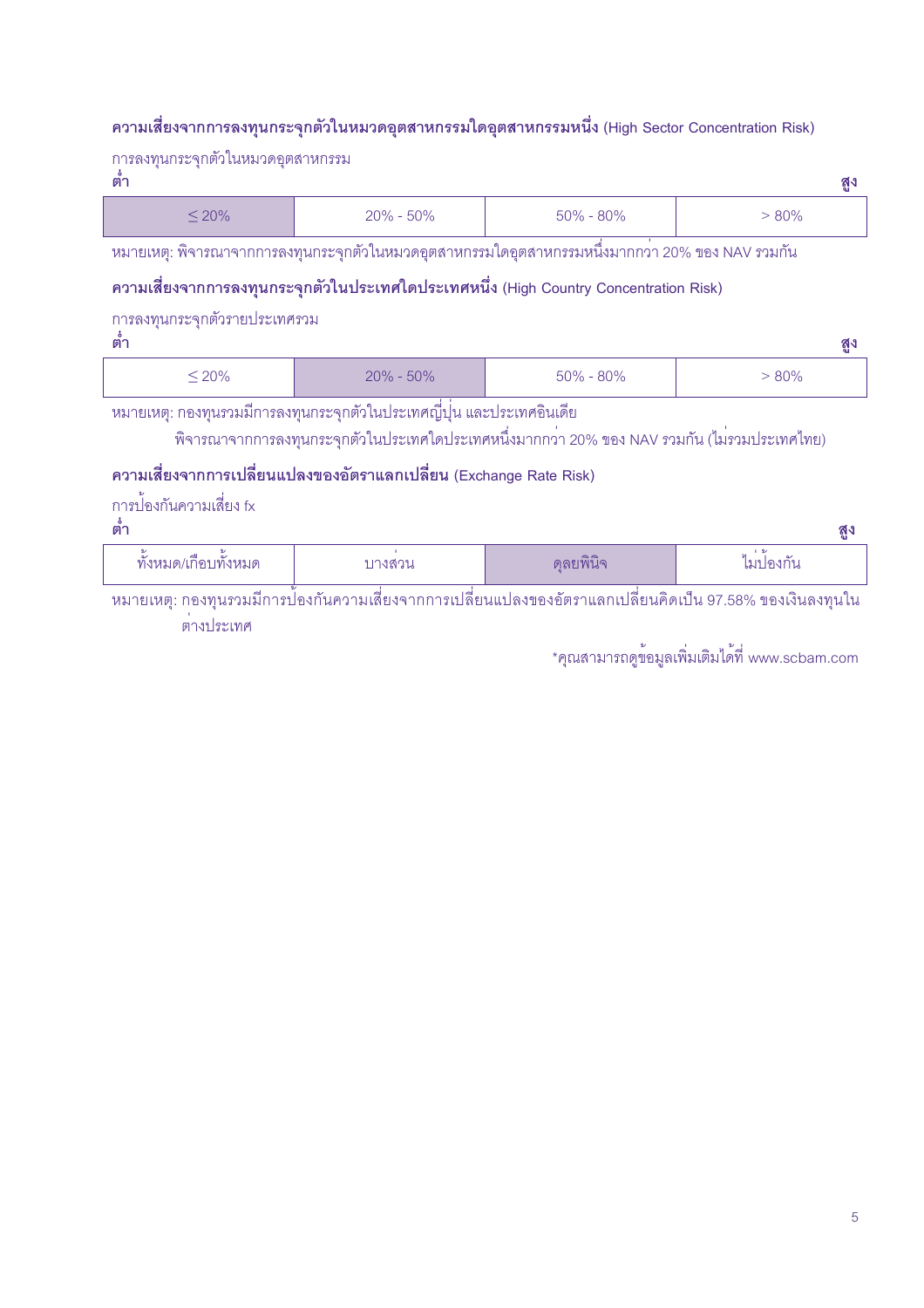## ์<br>สัดส<sup>่</sup>วนของประเภททรัพย์สินที่ลงทุน



## ชื่อทรัพย์สินและการลงทุนสูงสุด 5 อันดับ

| ชอทรพยสน                              | $%$ ของ NAV $^{\prime}$ |
|---------------------------------------|-------------------------|
| หนวยลงทุน DWS INVEST ASIAN BONDS-FC50 | 98.86                   |

## <u>หมายเหตุ</u>: เป็นข<sup>้</sup>อมูล ณ วันที่ 30 ธันวาคม 2564

ทั้งนี้คุณสามารถดูข<sup>้</sup>อมูลที่เป็นบัจจุบันได<sup>้</sup>ที่ website: www.scbam.com

## รายละเอียดทรัพย์สินที่กองทุนหลักลงทุน

| Portfolio Analysis                                                                                                                    |                                                                                    |                                                                                                                                                                                                                                                                                                              |                                                             |
|---------------------------------------------------------------------------------------------------------------------------------------|------------------------------------------------------------------------------------|--------------------------------------------------------------------------------------------------------------------------------------------------------------------------------------------------------------------------------------------------------------------------------------------------------------|-------------------------------------------------------------|
| Breakdown by Country (Bonds)                                                                                                          | (in % of fund volume)                                                              | Principal Holdings (Bonds)                                                                                                                                                                                                                                                                                   | (in % of fund volume)                                       |
| Japan<br>India<br>Indonesia<br>Korea<br>China<br><b>Hongkong SAR</b><br>Australia<br><b>Philippines</b><br>Singapore<br><b>Taiwan</b> | 24.8<br>21.6<br>18.5<br>9.9 <sub>°</sub><br>7.0<br>6.9<br>6.0<br>1.5<br>1.1<br>0.7 | Huarong Finance 17/Und.<br>Medco Platinum Road 18/30.01.25 Reg S<br>Eterna Capital 17/11.12.22 S.A<br>Santos Finance 17/14.09.27 MTN<br>Asahi Mutual Life Insurance 18/Und.<br>Theta Capital 20/22.01.25<br><b>HPHT Finance 17/11.09.22</b><br>Vedanta Resources 20/21.01.24 Reg S<br>SoftBank Group 17/und. | 4.6<br>2.6<br>2.5<br>2.5<br>2.3<br>2.3<br>2.3<br>2.1<br>2.1 |
| <b>Other Countries</b>                                                                                                                | 0.3                                                                                | Marubeni 20/18.09.25                                                                                                                                                                                                                                                                                         | 1.8                                                         |
|                                                                                                                                       |                                                                                    | Total                                                                                                                                                                                                                                                                                                        | 25.1                                                        |
| Gross weighting, not adjusted for derivative positions.                                                                               |                                                                                    | Gross weighting, not adjusted for derivative positions.                                                                                                                                                                                                                                                      |                                                             |

 $%$  ของ NAV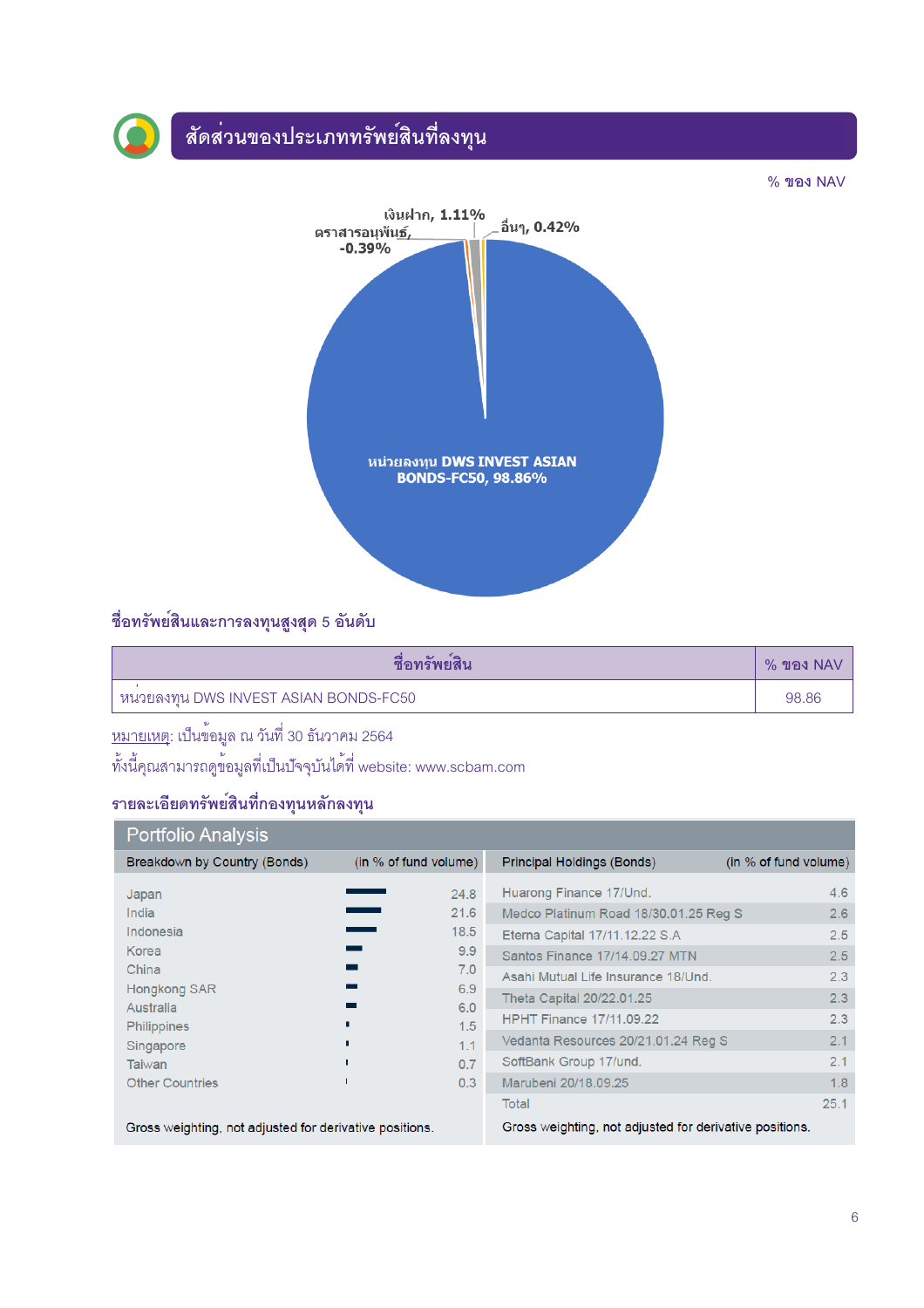| Breakdown by Rating                 | (in % of bond holdings)          | <b>Asset Allocation</b>                                                                             | (in % of fund volume)       |
|-------------------------------------|----------------------------------|-----------------------------------------------------------------------------------------------------|-----------------------------|
| AA<br>A                             | 2.5<br>П<br>18.0                 | <b>Bonds</b><br>Cash and other assets                                                               | 98.3<br>1.7                 |
| <b>BBB</b><br><b>BB</b><br>B<br>CCC | 36.2<br>21.2<br>18.7<br>3.5<br>г |                                                                                                     |                             |
| Breakdown by Currency               | (in % of fund volume)            | Portfolio Breakdown                                                                                 | (in % of fund volume)       |
| <b>United States dollar</b>         | 99.9                             | Emerging markets corporates<br><b>Corporate Bonds</b><br><b>Financial bonds</b><br>Cash equivalents | 48.3<br>25.7<br>24.3<br>1.7 |

เป็นข<sup>้</sup>อมูล ณ วันที่ 30 ธันวาคม 2564 คุณสามารถดูข้อมูลที่เป็นปัจจุบันได<sup>้</sup>ที่ www. dws.ch

้คาธรรมเนียม

\* คาธรรมเนียมมีผลกระทบต่อผลตอบแทนที่คุณจะได้รับ ์ ดังนั้น คุณควรพิจารณาการเรียกเก็บค<sup>่</sup>าธรรมเนียมดังกล**่าวก**่อนการลงทุน \*

คาธรรมเนียมที่เรียกเก็บจากกองทุนรวม (% ต<sup>่</sup>อปีของ NAV)



หมายเหต:

- คาธรรมเนียมดังกลาวรวมภาษีมูลคาเพิ่ม ภาษีธุรกิจเฉพาะหรือภาษีอื่นใดแล<sup>้</sup>ว

- ค่าใช้จ่ายอื่น ๆ เมื่อคำนวณรวมกับค่าธรรมเนียมการจัดการ ค่าธรรมเนียมผู้ดูแลผลประโยชน์ ค่าธรรมเนียมนายทะเบียนหน่วยลงทุน ู้ที่เรียกเก็บจริง ต้องไม่เกินคาธรรมเนียมและคาใช้จ่ายทั้งหมดของแต่ละชนิดหน่วยลงทุน

- กรณีที่กองทุนลงทุนในหนวยลงทุนของกองทุนรวมภายใต<sup>้</sup>การจัดการของบริษัทจัดการ (กองทุนปลายทาง) บริษัทจัดการจะไม**่เรียกเก็บ** ้ ค่าธรรมเนียมการจัดการของกองทุนต้นทางซ้ำซ้อนกับกองทุนปลายทาง เช่น กองทุนต้นทาง มีมูลค่าทรัพย์สินสุทธิ 1,000 ล้านบาท ไปลงทุนใน ึกองทุนปลายทาง 100 ลานบาท บริษัทจัดการจะเรียกเก็บคาธรรมเนียมการจัดการจากมูลคาทรัพย์สินสุทธิ 900 ลานบาท ในอัตราที่กองทุนตน ิ ทางกำหนด และเรียกเก็บจากมูลคาทรัพย์สินสุทธิ 100 ล<sup>้</sup>านบาท ในอัตราที่กองทุนปลายทางกำหนด เป็นต<sup>้</sup>น

- ในกรณีที่กองทุนรวมตางประเทศคืนเงินคาธรรมเนียมการจัดการบางสวนเพื่อเป็นคาตอบแทนเนื่องจากการที่กองทุนนำเงินไปลงทุนในกองทุน ิ รวมต<sup>่</sup>างประเทศนั้น (Loyalty Fee หรือ Rebate) บริษัทจัดการจะดำเนินการให<sup>้</sup>เงินจำนวนดังกล<sup>่</sup>าวตกเป็นทรัพย<sup>์</sup>สินของกองทุน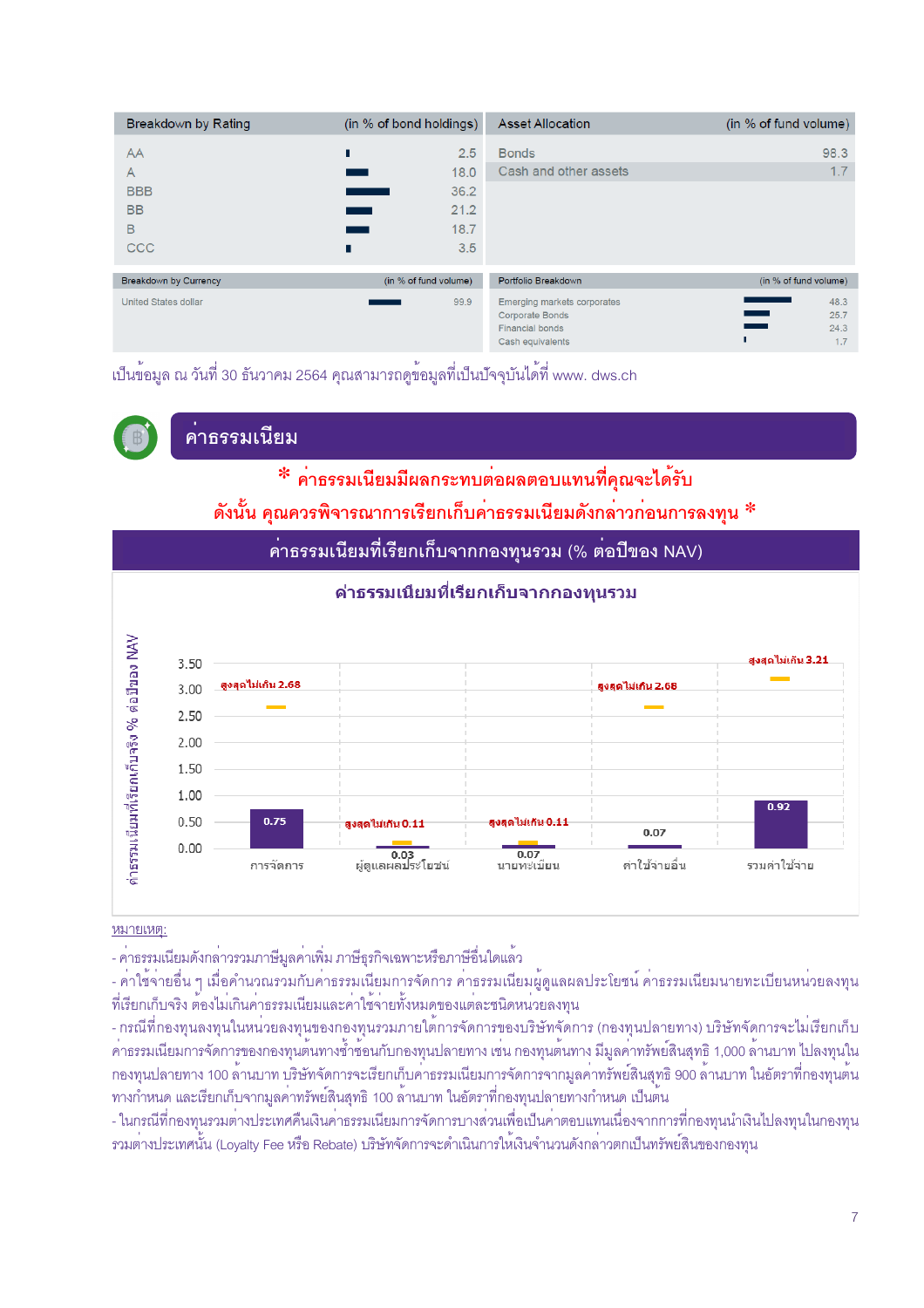## ์ คาธรรมเนียมที่เรียกเก็บจากผู้ถือหน่วย (% ของมูลคาซื้อขาย)

| รายการ                                       | สูงสุดไม่เกิน             | เก็บจริง                                             |
|----------------------------------------------|---------------------------|------------------------------------------------------|
| ์<br>คาธรรมเนียมการขาย                       | 3.21                      | 1.00                                                 |
| ้คาธรรมเนียมการรับซื้อคืน                    | 3.21                      | ปัจจุบันยกเว <sup>้</sup> นไม <sup>่</sup> เรียกเก็บ |
| ้คาธรรมเนียมการสับเปลี่ยนหนวยลงทุน           |                           |                                                      |
| - คาธรรมเนียมการสับเปลี่ยนเข้า               | 3.21                      | 1.00                                                 |
| - คาธรรมเนียมการสับเปลี่ยนออก                | 3.21                      | บ้าจุบันยกเว <sup>้</sup> นไม่เรียกเก็บ              |
| ้คาธรรมเนียมการโอนหน่วย                      | 10 บาท ตอ 1,000 หนวยลงทุน | 10 บาท ตอ 1,000 หนวยลงทุน                            |
| ้คาธรรมเนียมการออกเอกสารแสดงสิทธิในหนวยลงทุน | ตามที่นายทะเบียนเรียกเก็บ | ตามที่นายทะเบียนเรียกเก็บ                            |
| ้ค่าใช้จ่ายอื่น ๆ                            | ตามที่จายจริง             | ตามที่จายจริง                                        |

#### หมายเหตุ:

- ค่าธรรมเนียมดังกล่าวรวมภาษีมูลค่าเพิ่ม ภาษีธุรกิจเฉพาะหรือภาษีอื่นใดแล<sup>้</sup>ว

าว และระบบและระบบ เพราะ และระบบ และระบบ และระบบ และระบบ และระบบ เพราะ และระบบ เพราะ 2015 ของมูลค่าหน่วยลงทุน (บัจจุบันยกเว้นไม่<br>- ค่าใช้จ่ายในการซื้อขายหลักทรัพย์ เมื่อสั่งซื้อ / สั่งขาย / สับเปลี่ยนหน่วยลงทุน ไม่เกินร้อย เรียกเก็บ

- คาธรรมเนียมการขาย / รับซื้อคืน / สับเปลี่ยนหนวยลงทุนอาจเรียกเก็บจากผู้สั่งซื้อหนวยลงทุนแต่ละกลุ่มหรือแต่ละรายในอัตราที่ไม่เท่ากัน โดยบริษัทจัดการจะแจ<sup>้</sup>งรายละเอียดและหลักเกณฑ์ให**้**ทราบต<sup>่</sup>อไป

- กรณีที่กองทุนลงทุนในหน่วยลงทุนของกองทุนรวมภายใต้การจัดการของบริษัทจัดการ (กองทุนปลายทาง) บริษัทจัดการจะไม่เรียกเก็บ ้คาธรรมเนียมการขาย/รับซื้อคืนหน<sup>่</sup>วยลงทุนของกองทุนต<sup>้</sup>นทางซ้ำซ้อนกับกองทุนปลายทาง เช่น กองทุนต<sup>้</sup>นทาง มีมูลคาทรัพย<sup>์</sup>สินสุทธิ 1,000 ์<br>ลานบาท ไปลงทุนในกองทุนปลายทาง 100 ล<sup>้</sup>านบาท กองทุนรวมต<sup>้</sup>นทางจะเรียกเก็บค<sup>่</sup>าธรรมเนียมการขาย/รับซื้อคืนหน่วยลงทุนจากเงินลงทุน 1,000 ล<sup>้</sup>านบาท ในอัตราที่กองทุนต<sup>้</sup>นทางกำหนดเท<sup>่</sup>านั้น โดยกองทุนปลายทางจะไม<sup>่</sup>เรียกเก็บค<sup>่</sup>าธรรมเนียมการขาย/รับซื้อคืนหน<sup>่</sup>วยลงทุนจาก ึกองทุนรวมต้นทางเพิ่มเติมอีก เป็นต้น

#### ้ค่าธรรมเนียมของกองทุนหลัก

| Ongoing charge                                     | เก็บจริง 0.40%           |
|----------------------------------------------------|--------------------------|
| ี่ (ประกอบด้วย management fee และค่าใช้จ่ายอื่น ๆ) | (as of 31 December 2020) |
| Management fee                                     | เก็บจริง 0.30%           |

ู<br>เป็นข้อมูล ณ วันที่ 30 ธันวาคม 2564 คุณสามารถดูข้อมูลที่เป็นปัจจุบันได<sup>้</sup>ที่ www.dws.ch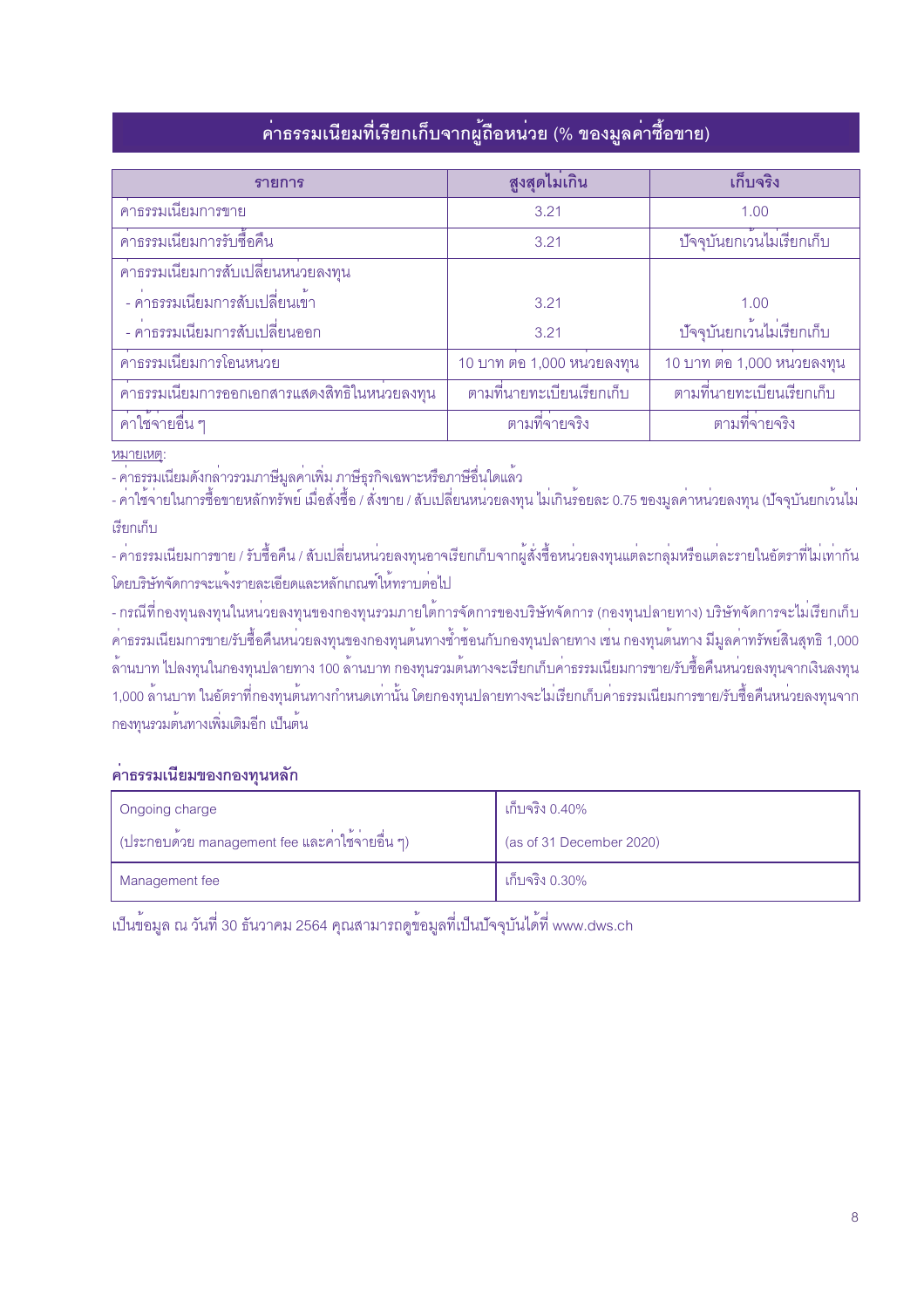

## ้ผลการดำเนินงานในอดีต

## \*ผลการดำเนินงานในคดีต มิได<sup>้</sup>เป็นสิ่งยืนยันถึงผลการดำเนินงานในคนาคต\*

#### ดัชนีสี้วัด คือ

ี่ ผลการดำเนินงานของกองทุนรวมหลัก สัดส่วน 100%

้ ปรับด้วยต้นทุนการป้องกันความเสี่ยงอัตราแลกเปลี่ยนเพื่อคำนวณผลตอบแทนเป็นสกุลเงินบาท ณ วันที่ลงทุน (ในอัตราส่วน 50%) และปรับด้วยอัตราแลกเปลี่ยนเพื่อเทียบกับค<sup>่</sup>าสกุลเงินบาท ณ วันที่คำนวณผลตอบแทน (ในอัตราส<sup>่</sup>วน 50%)

## ้ผลการดำเนินงานย<sup>้</sup>อนหลังตามปีปฏิทิน

**| กองทนรวม** BENCHMARK

|            | 2%   |       |
|------------|------|-------|
|            | 15%  | 1.53% |
| , ต่อปีของ | 1%   |       |
|            | 0.5% |       |
|            | 0%   |       |
|            |      | 2564  |

\* ในปีที่กองทุนจดทะเบียน ผลการดำเนินงานจะแสดงตั้งแต่วันที่จดทะเบียนกองทุนจนถึงสิ้นปีปฏิทิน

## ึกองทุนนี้เคยมีผลขาดทุนสูงสุดในช่วงเวลา 5 ปี คือ -1.17%

\* กรณีกองทนจดทะเบียนไม่ครบ 5 ปี จะแสดงคาที่เกิดขึ้นตั้งแต่จดทะเบียนกองทุนจนถึงวันที่รายงาน

#### ้ ความผันผวนของผลการดำเนินงาน (Standard Deviation) คือ 1.05% ต่อปี

\* กรณีกองทุนจดทะเบียนไม<sup>่</sup>ครบ 5 ปี จะแสดงค<sup>่</sup>าที่เกิดขึ้นตั้งแต<sup>่</sup>จดทะเบียนกองทุนจนถึงวันที่รายงาน

## ประเภทกองทุนรวมเพื่อใช<sup>้</sup>เปรียบเทียบผลการดำเนินงาน ณ จุดขาย คือ Emerging Market Bond Discretionary F/X

Hedge or unhedge

\* คุณสามารถดูข้อมูลที่เป็นปัจจุบันได<sup>้</sup>ที่ www.scbam.com

#### ผลการดำเนินงานย<sup>้</sup>อนหลังแบบป*้*กหมด

| กองทน                  | Year to Date | 3 เดือน   | Percentile | 6 เดือน | Percentile | 1 ปี | Percentile | 3 ปี | Percentile | 5 ปี | Percentile | 10 ปี | Percentile | ตั้งแต่จัดตั้ง |
|------------------------|--------------|-----------|------------|---------|------------|------|------------|------|------------|------|------------|-------|------------|----------------|
| ผลตอบแทนกองทนรวม       | 0.38%        | 0.36%     |            |         |            |      |            |      |            |      |            |       |            | 0.38%          |
| ผลตอบแทนตัวซี้วัด      | 1.53%        | $-0.1496$ | 25         |         |            |      |            |      |            |      |            |       |            | 1.53%          |
| ความผันผวนของกองทน     | 1.05%        | 0.94%     |            |         |            |      |            |      |            |      |            |       |            | 1.05%          |
| ความผันผวนของตัวซี้วัด | 2.52%        | 2.06%     | 25         |         |            |      |            |      |            |      |            |       |            | 2.52%          |

้หมายเหตุ: สำหรับผลการดำเนินงานย<sup>้</sup>อนหลังแบบปักหมุดตั้งแต่ 1 ปีขึ้นไป แสดงเป็น % ต่อปี

\* เป็นข้อมูล ณ วันที่ 30 ธันวาคม 2564 คุณสามารถดูข้อมูลที่เป็นปัจจุบันได้ที่ www.scbam.com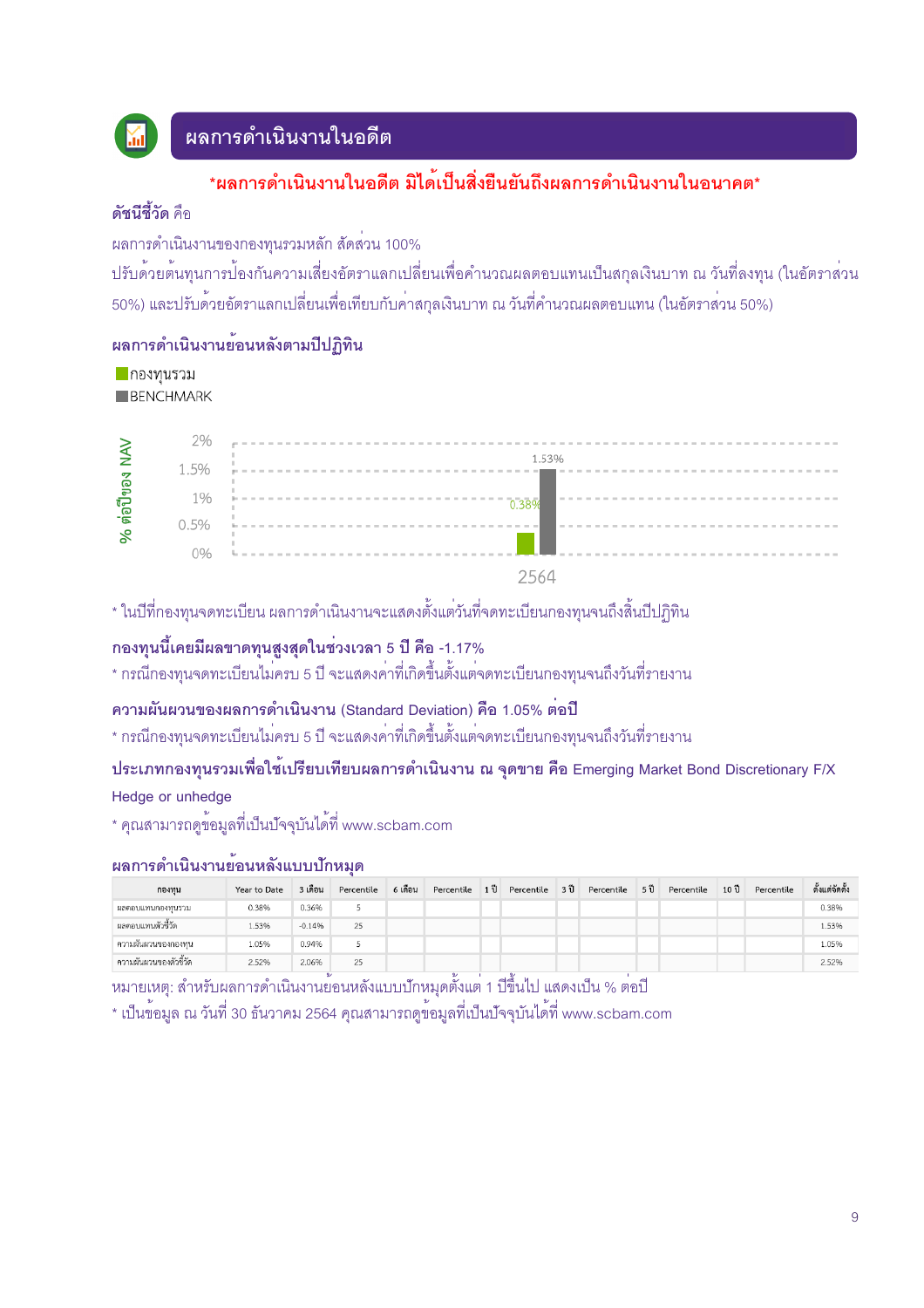| Peer                        | Return $(\%)$ |         |         |      |      |      | Standard Deviation (%) |      |      |       |       |            |
|-----------------------------|---------------|---------|---------|------|------|------|------------------------|------|------|-------|-------|------------|
| Percentile                  | 3M            | 6M      | 1Y      | 3Y   | 5Y   | 10Y  | 3M                     | 6M   | 1Y   | 3Y    | 5Y    | <b>10Y</b> |
| 5 <sup>th</sup> Percentile  | 0.27          | 0.50    | 0.07    | 5.09 | 2.98 | 3.96 | 1.94                   | 2.11 | 2.14 | 4.90  | 4.18  | 4.28       |
| $25m$ Percentile            | $-0.17$       | $-0.62$ | $-2.99$ | 4.18 | 2.27 | 3.80 | 3.22                   | 3.65 | 3.38 | 6.21  | 5.12  | 5.37       |
| 50 <sup>th</sup> Percentile | $-2.16$       | $-3.28$ | $-5.37$ | 2.99 | 1.37 | 3.59 | 5.20                   | 4.29 | 4.45 | 9.49  | 5.48  | 6.72       |
| 75 <sup>th</sup> Percentile | $-3.20$       | $-5.01$ | $-6.26$ | 1.86 | 1.08 | 3.38 | 5.46                   | 5.28 | 4.71 | 12.45 | 9.67  | 8.08       |
| 95 <sup>th</sup> Percentile | $-4.22$       | $-6.28$ | $-8.26$ | 1.05 | 0.86 | 3.22 | 7.81                   | 6.18 | 5.89 | 13.40 | 11.57 | 9.16       |

## ี ตารางแสดงผลการดำเนินงานของกลุ่ม Emerging Market Bond Discretionary F/X Hedge or unhedge ณ วันที่ 31 <u>ธันวาคม 2564</u>

## ผลการดำเนินงานย<sup>้</sup>อนหลังของกองทุนหลัก



เป็นข<sup>้</sup>อมูล ณ วันที่ 30 ธันวาคม 2564 คุณสามารถดูข้อมูลที่เป็นปัจจุบันได<sup>้</sup>ที่ www. dws.ch

## <u>ข้อม</u>ูลอื่น ๆ

| นโยบายการจายเงินปันผล        | ไม่จ่าย                                                        |
|------------------------------|----------------------------------------------------------------|
| ้<br>ผู้ดูแลผลประโยชน์       | ธนาคารกสิกรไทย จำกัด (มหาชน)                                   |
| วันที่จดทะเบียน              | ้วันที่ 20 กรกฎาคม 2564 (อาจเปลี่ยนแปลงได)                     |
| อายุโครงการ                  | ไม่กำหนด                                                       |
| ์<br>ชื่อและขายคืนหน่วยลงทุน | <u>วันทำการขี้อ:</u>                                           |
|                              | ทุกวันทำการซื้อขายหน่วยลงทุน ตั้งแต่เวลาเปิดทำการ – 15.30 น.   |
|                              | SCB EASY NET/SCB EASY APP ตั้งแต่เวลาเริ่มให้บริการ - 16.00 น. |
|                              | มูลค่าขั้นต่ำของการซื้อครั้งแรก: 1,000 บาท                     |
|                              | มูลค่าขั้นต่ำของการซื้อครั้งถัดไป: 1,000 บาท                   |
|                              |                                                                |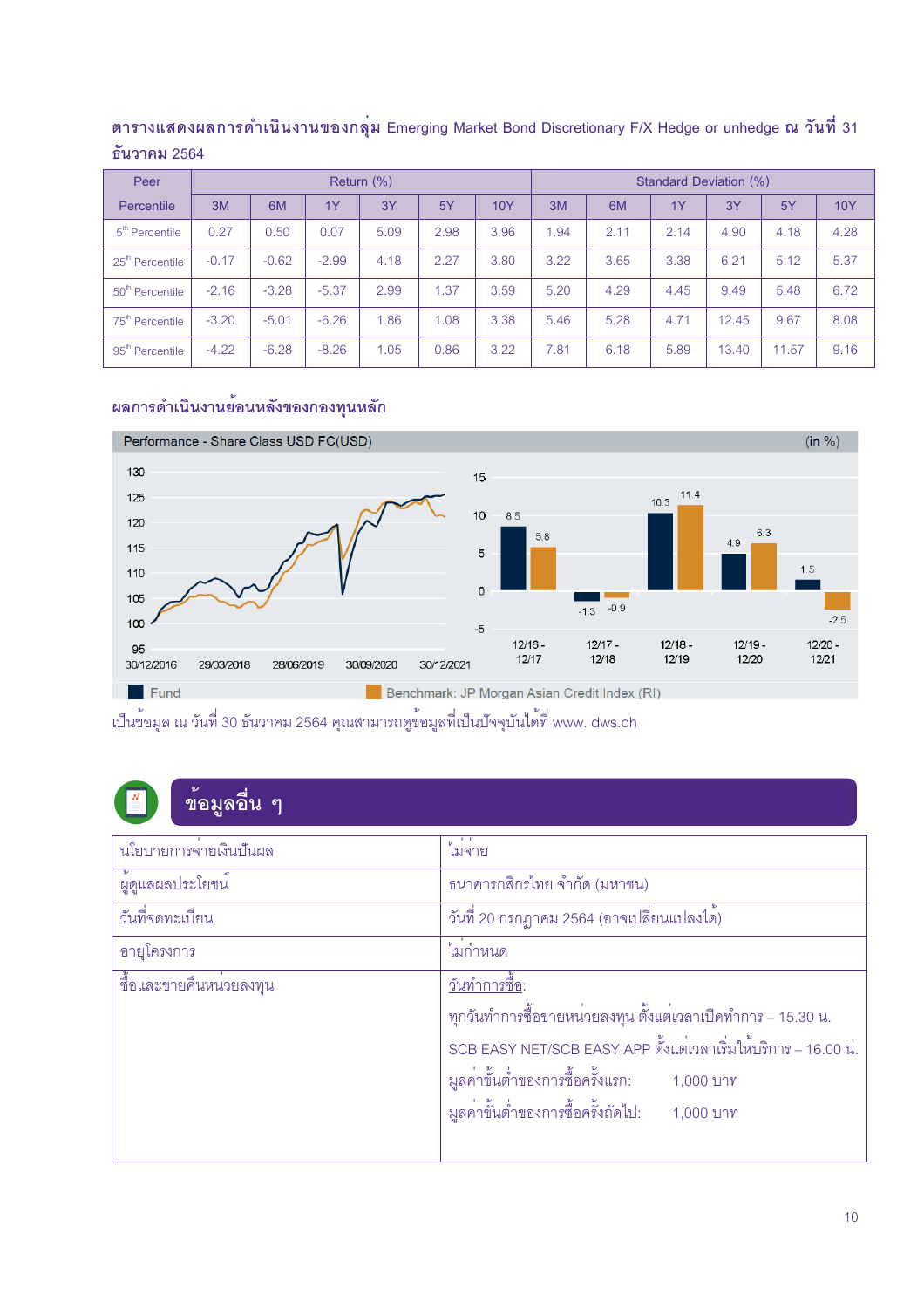|                                                           | วั <u>นทำการขาย</u> :<br>ทุกวันทำการซื้อขายหน <sup>่</sup> วยลงทุน ตั้งแต่เวลาเปิดทำการ – 15.30 น.<br>SCB EASY NET/SCB EASY APP ตั้งแต่เวลาเริ่มให้บริการ – 16.00 น.<br>มูลค่าขั้นต่ำของการขายคืน:<br>ยอดคงเหลือขั้นต่ำ:<br>ระยะเวลาการรับเงินคาขายคืน: ภายใน 5 วันทำการนับจากวันคำนวณ<br>NAV (โดยทั่วไปจะได <sup>้</sup> รับเงิน 5 วันทำการหลังจากวันทำรายการขายคืน<br>$(T+5)$<br>คุณสามารถตรวจสอบมูลค่าทรัพย์สินรายวันได <sup>้</sup> ที่:<br>- www.scbam.com ทุกวันทำการ<br>- Call Center 0-2777-7777 กด 0 กด 6 | 1,000 บาท<br>1,000 บาท |
|-----------------------------------------------------------|--------------------------------------------------------------------------------------------------------------------------------------------------------------------------------------------------------------------------------------------------------------------------------------------------------------------------------------------------------------------------------------------------------------------------------------------------------------------------------------------------------------------|------------------------|
| รายชื่อผู้จัดการกองทุน                                    | นาย ยุทธพล วิทยพาณิชกร                                                                                                                                                                                                                                                                                                                                                                                                                                                                                             | 22 กรกฎาคม 2564        |
|                                                           | น.ส. นิสารัตน์ ชมภูพงษ์                                                                                                                                                                                                                                                                                                                                                                                                                                                                                            | 11 สิงหาคม 2564        |
|                                                           | น.ส. ปาลิดา เครือโสภณ                                                                                                                                                                                                                                                                                                                                                                                                                                                                                              | 17 สิงหาคม 2564        |
|                                                           | นาย วิศรุต เสกสรรพานิช                                                                                                                                                                                                                                                                                                                                                                                                                                                                                             | 7 กันยายน 2564         |
|                                                           | น.ส. กันต์รพี ปธานราษฎร์                                                                                                                                                                                                                                                                                                                                                                                                                                                                                           | 27 ธันวาคม 2564        |
|                                                           | น.ส. นรินทรา ติณรัตน์สกุลชัย                                                                                                                                                                                                                                                                                                                                                                                                                                                                                       | 2 พฤศจิกายน 2564       |
| อัตราส <sup>่</sup> วนหมุนเวียนการลงทุนของกองทุนรวม (PTR) | 0.13                                                                                                                                                                                                                                                                                                                                                                                                                                                                                                               |                        |
| ผู้สนับสนุนการขายหรือรับซื้อคืน                           | ธนาคารไทยพาณิชย์ จำกัด (มหาชน)                                                                                                                                                                                                                                                                                                                                                                                                                                                                                     |                        |
|                                                           | ผู้สนับสนุนการขายหรือรับซื้อคืนหน <sup>่</sup> วยลงทุนที่บริษัทจัดการแต <sup>่</sup> งตั้งขึ้น<br>(ถามี)                                                                                                                                                                                                                                                                                                                                                                                                           |                        |
| ติดตอสอบถาม                                               | บริษัทหลักทรัพย์จัดการกองทุน ไทยพาณิชย์ จำกัด                                                                                                                                                                                                                                                                                                                                                                                                                                                                      |                        |
| รับหนังสือชี้ชวน                                          | ที่อยู่: ชั้น 7 – 8 อาคาร 1 ไทยพาณิชย์ ปาร์ค พลาซ่า                                                                                                                                                                                                                                                                                                                                                                                                                                                                |                        |
| ้รองเรียน                                                 | เลขที่ 18 ถนนรัชดาภิเษก แขวงจตุจักร                                                                                                                                                                                                                                                                                                                                                                                                                                                                                |                        |
|                                                           | เขตจตุจักร กรุงเทพฯ 10900                                                                                                                                                                                                                                                                                                                                                                                                                                                                                          |                        |
|                                                           | โทรศัพท์: 0-2949-1500 หรือ 0-2777-7777 กด 0 กด 6                                                                                                                                                                                                                                                                                                                                                                                                                                                                   |                        |
|                                                           | website: www.scbam.com                                                                                                                                                                                                                                                                                                                                                                                                                                                                                             |                        |
|                                                           | email: advisory.scbam@scb.co.th                                                                                                                                                                                                                                                                                                                                                                                                                                                                                    |                        |
|                                                           | และผู้สนับสนุนการขายหรือรับซื้อคืนหน่วยลงทุนที่ได้รับการแต่งตั้งจาก                                                                                                                                                                                                                                                                                                                                                                                                                                                |                        |
|                                                           | บริษัทจัดการ                                                                                                                                                                                                                                                                                                                                                                                                                                                                                                       |                        |
| ธุรกรรมที่อาจก่อให้เกิดความขัดแย้งทางผลประโยชน์           | - กองทุนอาจลงทุนในหนวยลงทุนของกองทุนรวมซึ่งอยู่ภายใต <sup>้</sup> การ                                                                                                                                                                                                                                                                                                                                                                                                                                              |                        |
|                                                           | บริหารของบริษัทจัดการไม่เกินร้อยละ 20 ของมูลค่าทรัพย์สินสุทธิของ                                                                                                                                                                                                                                                                                                                                                                                                                                                   |                        |
|                                                           | ึกองทุน ดังนั้น บริษัทจัดการจะจัดให้มีระบบงานที่ป้องกันธุรกรรมที่อาจ                                                                                                                                                                                                                                                                                                                                                                                                                                               |                        |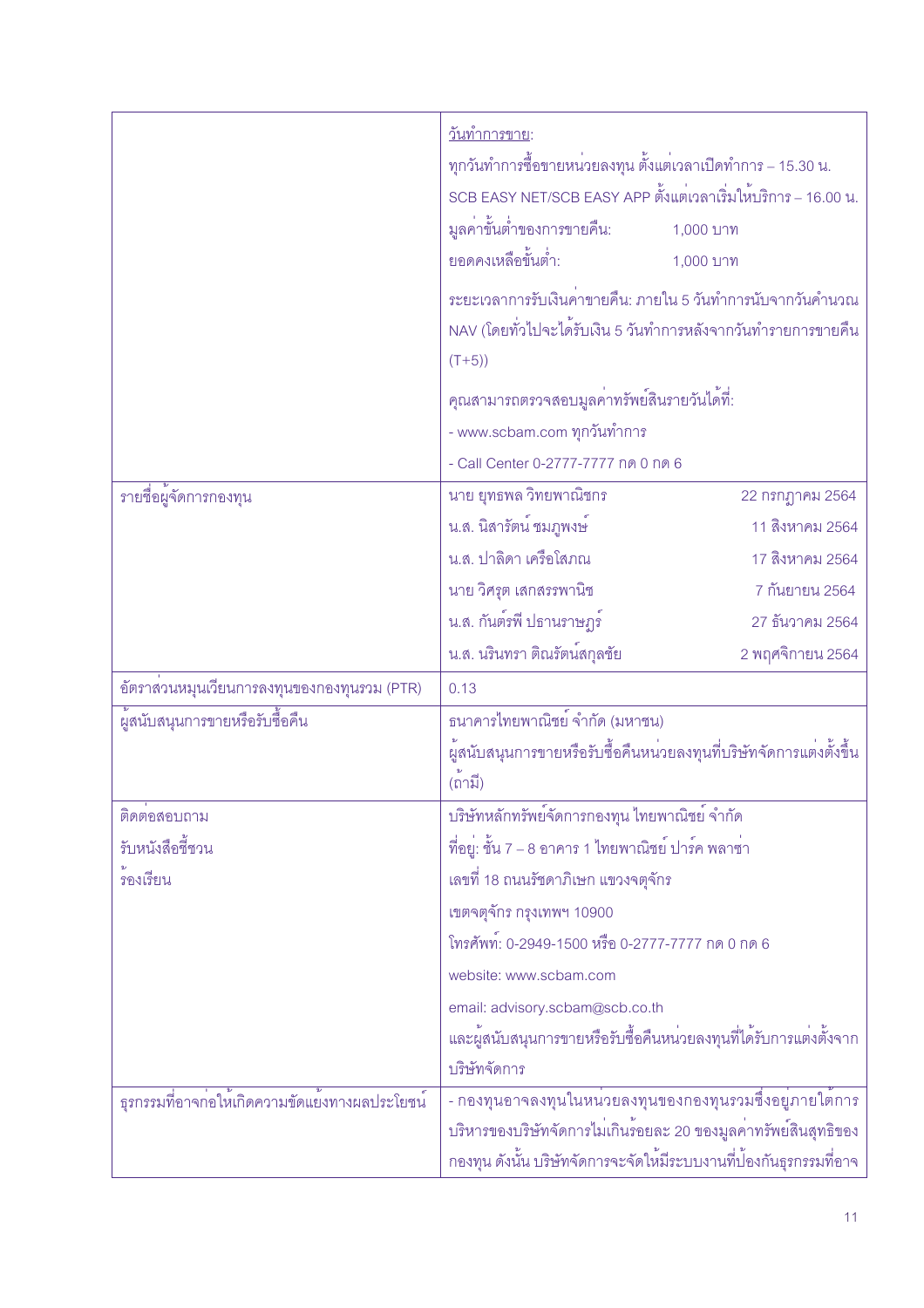| ีก่อให้เกิดความขัดแย <sup>้</sup> งทางผลประโยชน์อันอาจเกิดจากนโยบายการ                                    |
|-----------------------------------------------------------------------------------------------------------|
| ิลงทุนที่เปิดให <sup>้</sup> มีการลงทุนในกองทุนรวมภายใต <sup>้</sup> การบริหารจัดการของ                   |
| บลจ. เดียวกัน เพื่อให <sup>้</sup> เกิดประโยชน์สูงสุดแก <sup>่</sup> ผู้ถือหน <sup>่</sup> วยลงทุนของทั้ง |
| กองทุนรวมตนทางและกองทุนรวมปลายทาง                                                                         |
| - คุณสามารถตรวจสอบธุรกรรมที่อาจก่อให้เกิดความขัดแย้งทาง                                                   |
| ผลประโยชน์ได้ที่ www.scbam.com                                                                            |

- การลงทุนในหน่วยลงทุนไม่ใช่การฝากเงิน รวมทั้งไม่ได้อยู่ภายใต้ความคุ้มครองของสถาบันคุ้มครองเงินฝาก จึงมีความเสี่ยง ิจากการลงทุนซึ่งผู้ลงทุนอาจไม่ได้รับเงินลงทุนคืนเต็มจำนวน
- ได้รับอนุมัติจัดตั้ง และอยู่ภายใต้การกำกับดูแลของสำนักงาน ก.ล.ต
- การพิจารณารางหนังสือชี้ชวนในการเสนอขายหน่วยลงทุนของกองทุนรวมนี้มิได้เป็นการแสดงว่าสำนักงาน ก.ล.ต. ได้รับรอง ้ถึงความถูกต้องของข้อมูลในหนังสือชี้ชวนของกองทุนรวม หรือได้ประกันราคาหรือผลตอบแทนของหน่วยลงทุนที่เสนอขายนั้น ้ทั้งนี้ บริษัทจัดการกองทุนรวม ได้สอบทานข้อมูลในหนังสือชี้ชวนส่วนสรุปข้อมูลสำคัญ ณ วันที่ 31 ธันวาคม 2564 แล้วด้วยความ ระมัดระวังในฐานะผู้รับผิดชอบในการดำเนินการของกองทุนรวมและขอรับรองว่าข้อมูลดังกล่าวถูกต้อง ไม่เป็นเท็จ และไม่ทำ ให้ผู้อื่นลำคัญผิด

## <u>้คำอธิบายเพิ่มเติม</u>

## บัจจัยความเสี่ยงที่สำคัญ

ี ความเสี่ยงจากความผันผวนของราคาหลักทรัพย์ (Market Risk) : ความเสี่ยงที่เกิดจากการเปลี่ยนแปลงของอัตราดอกเบี้ยซึ่ง ์ ขึ้นกับบัจจัยภายนอก เช่น สภาวะเศรษฐกิจการลงทุน บัจจัยทางการเมืองทั้งในและต่างประเทศ เป็นต้น โดยราคาตราสารหนี้จะ เปลี่ยนแปลงในทิศทางตรงข้ามกับการเปลี่ยนแปลงของอัตราดอกเบี้ย เช่น หากอัตราดอกเบี้ยในตลาดเงินมีแนวโน้มปรับตัวสูงขึ้น ้อัตราดอกเบี้ยของตราสารหนี้ที่ออกใหม่ก็จะสูงขึ้นด้วย ดังนั้นราคาตราสารหนี้ที่ออกมาก่อนหน<sup>้</sup>าจะมีการซื้อขายในระดับราคาที่ ้ต่ำลง โดยกองทุนรวมที่มีอายุเฉลี่ยของทรัพย์สินที่ลงทุน (portfolio duration) สูงจะมีโอกาสเผชิญกับการเปลี่ยนแปลงของราคา มากกว่ากองทุนรวมที่มี portfolio duration ต่ำกว<sup>่</sup>า

## ความเสี่ยงจากการลงทนกระจกตัว (High Concentration Risk)

(1) ความเสี่ยงจากการลงทุนกระจุกตัวในผู้ออกตราสารรายใดรายหนึ่ง (High Issuer Concentration Risk) เกิดจากกองทุนลงทุน ในผู้ออกตราสารรายใด ๆ มากกว<sup>่</sup>า 10% ของ NAV รวมกัน ซึ่งหากเกิดเหตุการณ์ที่ส่งผลกระทบต<sup>่</sup>อการดำเนินงาน ฐานะทาง ิการเงิน หรือความมั่นคงของผู้ออกตราสารรายดังกล่าว กองทุนอาจมีผลการดำเนินงานที่ผันผวนมากกว่ากองทุนที่กระจายการ ิลงทุนในหลายผู้ออกตราสาร

(2) ความเสี่ยงจากการลงทุนกระจุกตัวในหมวดอุตสาหกรรมใดอุตสาหกรรมหนึ่ง (Sector Concentration Risk) เกิดจากกองทุน ิลงทุนในบางหมวดอุตสาหกรรมมากกว่า 20% ของ NAV รวมกัน ซึ่งหากเกิดเหตุการณ์ที่ส่งผลกระทบต่ออุตสาหกรรมนั้น กองทุน ้ดังกล่าวอาจมีผลการดำเนินงานที่ผันผวนมากกว่ากองทุนที่กระจายการลงทุนในหลายหมวดอุตสาหกรรม

(3) ความเสี่ยงจากการกระจุกตัวลงทุนในประเทศใดประเทศหนึ่ง (Country Concentration Risk) เกิดจากกองทุนลงทุนใน ู ประเทศใดประเทศหนึ่งมากกว<sup>่</sup>า 20% ของ NAV รวมกัน ซึ่งหากเกิดเหตุการณ์ที่ส่งผลกระทบต<sup>่</sup>อประเทศดังกล**่าว เช**่น การเมือง ้ เศรษฐกิจ สังคม เป็นต้น กองทุนดังกล่าวอาจมีผลการดำเนินงานที่ผันผวนมากกว่ากองทุนที่กระจายการลงทุนในหลายประเทศ

ี ความเสี่ยงจากการเปลี่ยนแปลงของอัตราแลกเปลี่ยน (Currency Risk) หมายถึง การเปลี่ยนแปลงของอัตราแลกเปลี่ยนมี ้ ผลกระทบต่อมูลค่าของหน่วยลงทุน เช่น กองทุนรวมลงทุนด้วยสกุลเงินดอลลาร์ ในช่วงที่เงินบาทอ่อน แต่ขายทำกำไรในช่วงที่บาท ้แข็ง กองทุนรวมจะได้เงินบาทกลับมาน้อยลง ในทางกลับกันหากกองทุนรวมลงทุนในช่วงที่บาทแข็งและขายทำกำไรในช่วงที่บาท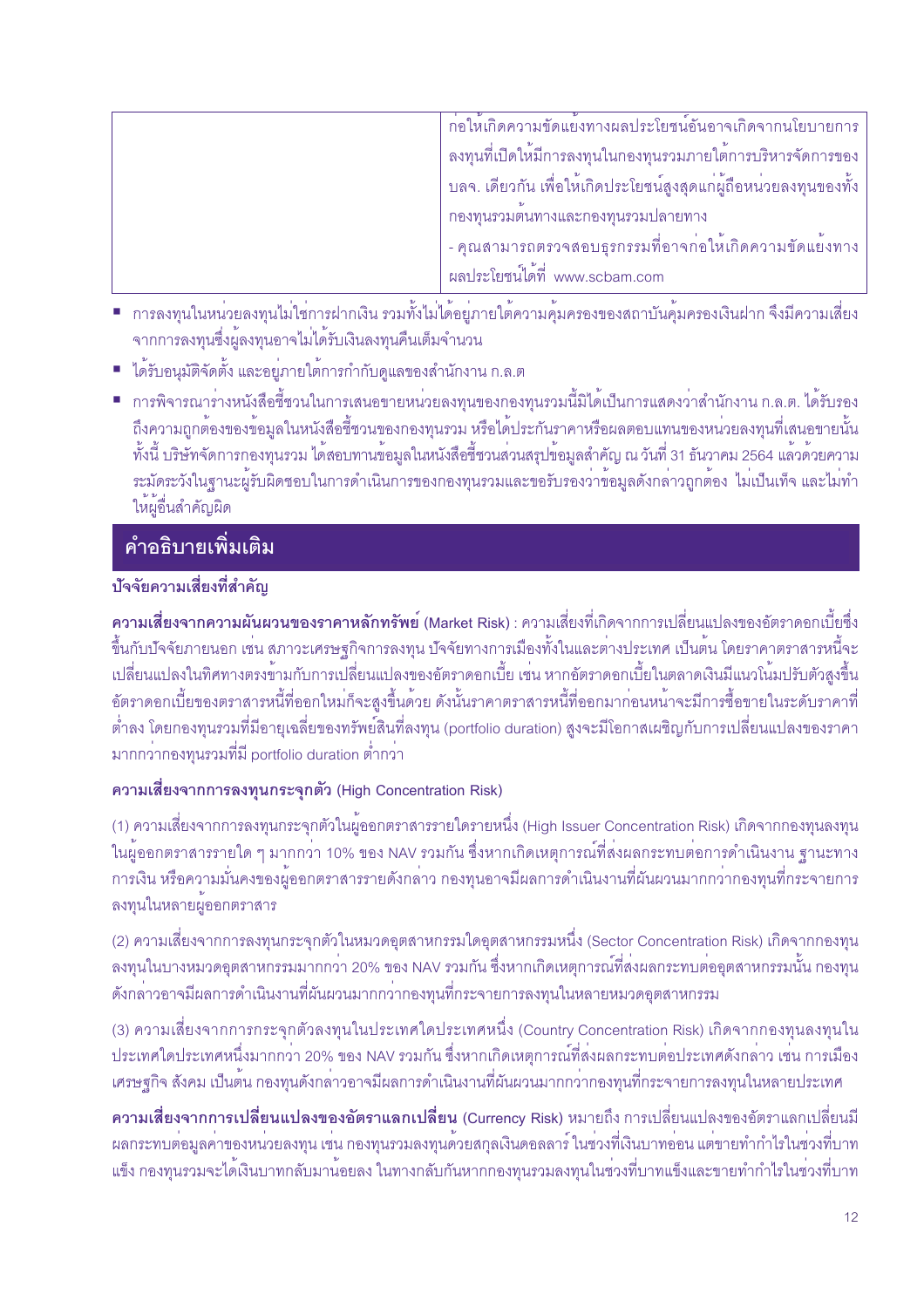้ออน ก็อาจได<sup>้</sup>ผลตอบแทนมากขึ้นกว<sup>่</sup>าเดิมด<sup>้</sup>วยเช่นกัน ดังนั้น การป<sup>้</sup>องกันความเสี่ยงจากอัตราแลกเปลี่ยนจึงเป็นเครื่องมือสำคัญใน การบริหารความเสี่ยงจากดังกล่าว ซึ่งทำได้ดังต่อไปนี้

- <mark>อาจป<sup>้</sup>องกันความเสี่ยงตามดุลยพินิจของผู้จัดการกองทุนรวม : ผู</mark>้ลงทุนอาจมีความเสี่ยงจากอัตราแลกเปลี่ยน ้<br>เนื่องจากการป้องกันความเสี่ยงขึ้นอยู่กับดุลยพินิจของผู้จัดการกองทุนรวมในการพิจารณาว<sup>่</sup>าจะป้องกันความเสี่ยงหรือไม<sup>่</sup>

## ข้อมูลอื่น ๆ

- เพื่อประโยชน์สูงสุดของการบริหารจัดการกองทุน การเสนอขายหน่วยลงทุนของกองทุนหรือการสับเปลี่ยนหน่วยลงทุนของ ึกองทุน ให้อยู่ในดุลยพินิจของบริษัทจัดการแต่เพียงผู้เดียว โดยบริษัทจัดการขอสงวนสิทธิที่จะรับ/ปฎิเสธที่จะเสนอขายหน่วย ้ลงทุนของกองทุนหรือรับ/ปฏิเสธการสับเปลี่ยนหน่วยลงทุนของกองทุนให้แก่บุคคลใดก็ได้ โดยบุคคลที่บริษัทจัดการมี ้วัตถุประสงค์ที่จะไม่เสนอขายหน่วยลงทุนของกองทุนการสับเปลี่ยนหน่วยลงทุนของกองทุนให้นั้น รวมถึงแต่ไม่จำกัดเพียงพลเมือง สหรัฐอเมริกาผู้ที่มีถิ่นฐานอยู่ในสหรัฐอเมริกา บุคคลซึ่งปกติมีถิ่นที่อยู่ในสหรัฐอเมริกา รวมถึงกองทรัพย์สินของบุคคลดังกล่าว และบริษัทหรือห้างหุ้นส่วนซึ่งจัดให้มีขึ้นและดำเนินกิจกรรมในสหรัฐอเมริกา

- ในกรณีที่บริษัทจัดการมีพันธสัญญา หรือข้อตกลงกับรัฐตางประเทศ หรือหน่วยงานของรัฐต่างประเทศ หรือมีความจำเป็น ้<br>จะต้องปฏิบัติตามกฎหมายของรัฐตางประเทศ ไม่ว่าที่เกิดขึ้นแล**้วในขณะนี้หรือจะเกิดขึ้นในอนาคต เช**่น ดำเนินการตาม Foreign Account Tax Compliance Act (FATCA) ของประเทศสหรัฐอเมริกา เป็นต้น ผู้ถือหน่วยลงทุนได้รับทราบและตกลงยินยอมให้ ่ สิทธิแก่บริษัทจัดการที่จะปฏิบัติการและดำเนินการต่างๆ เพื่อให้เป็นไปตามพันธสัญญา หรือข้อตกลง หรือกฎหมายของรัฐ ์ ต่างประเทศนั้น ซึ่งรวมถึงการเปิดเผยข้อมูลต่างๆ ของผู้ถือหน่วยลงทุน การหักภาษี ณ ที่จ่ายจากเงินได้ของผู้ถือหน่วยลงทุน ิตลอดจนมีสิทธิดำเนินการอื่นใดเท่าที่จำเป็นสำหรับการปฏิบัติตามพันธสัญญา หรือข้อตกลงหรือกฎหมายของรัฐต่างประเทศ

| ข้อมูลทั่วไปของ DWS Invest Asian Bonds (กองทุนหลัก)         |                                                                                                                                                                                                                                                                                      |  |  |  |
|-------------------------------------------------------------|--------------------------------------------------------------------------------------------------------------------------------------------------------------------------------------------------------------------------------------------------------------------------------------|--|--|--|
| นโยบายการลงทุน                                              | กองทุนหลักมีวัตถุประสงค์ คือ สร้างผลตอบแทนของกองทุนสูงกว่าค่าเฉลี่ยโดยอาจ<br>ลงทุนในตราสารที่มีการจ่ายดอกเบี้ยและหุ้นกู้แปลงสภาพที่ออกโดย                                                                                                                                            |  |  |  |
|                                                             | - รัฐบาลของประเทศในภูมิภาคเอเชีย                                                                                                                                                                                                                                                     |  |  |  |
|                                                             | - หนวยงานราชการของประเทศในภูมิภาคเอเชีย                                                                                                                                                                                                                                              |  |  |  |
|                                                             | - หลักทรัพย์ที่ออกภายใต <sup>้</sup> กฎหมายของประเทศในภูมิภาคเอเชีย                                                                                                                                                                                                                  |  |  |  |
|                                                             | - บริษัทที่จดทะเบียนในหรือดำเนินธุรกิจหลักในภูมิภาคเอเชีย                                                                                                                                                                                                                            |  |  |  |
|                                                             | - สถาบันระดับชาติ เช่น ธนาคารโลก (IBRD) ธนาคารเพื่อการลงทุนแห <b>่</b> งยุโรป (EIB)<br>และ ธนาคารยุโรปเพื่อการบูรณะและพัฒนา (EBRD) ในสกุลเงินเอเชีย                                                                                                                                  |  |  |  |
|                                                             | - ไม่ใช่บริษัทในทวีปเอเชีย ที่ออกในสกุลเงินเอเชีย                                                                                                                                                                                                                                    |  |  |  |
|                                                             | หลักทรัพย์ตามข้างต <sup>้</sup> นอยู่ในสกุลเงินดอลลาร <sup>์</sup> สหรัฐ (USD) สกุลเงินในกลุ่ม Group<br>of Seven (G7) และสกุลเงินต <sup>่</sup> าง ๆ ในภูมิภาคเอเชีย ที่มีอันดับความน <sup>่</sup> าเชื่อถือ Aaa<br>ถึง B3 (Moody's) และ AAA ถึง B- (Standard & Poor's) หรือเทียบเทา |  |  |  |
| ประเทศที่จดทะเบียน                                          | ลักเซมเบิร์ก                                                                                                                                                                                                                                                                         |  |  |  |
| วันจัดตั้งกองทุน (Class USD FC50)                           | 28 กุมภาพันธ์ 2562                                                                                                                                                                                                                                                                   |  |  |  |
| การเปิดให <sup>้</sup> ขึ้อและขายคืนหน <sup>่</sup> วยลงทุน | ทุกวันทำการซื้อขายหน่วยลงทุน                                                                                                                                                                                                                                                         |  |  |  |